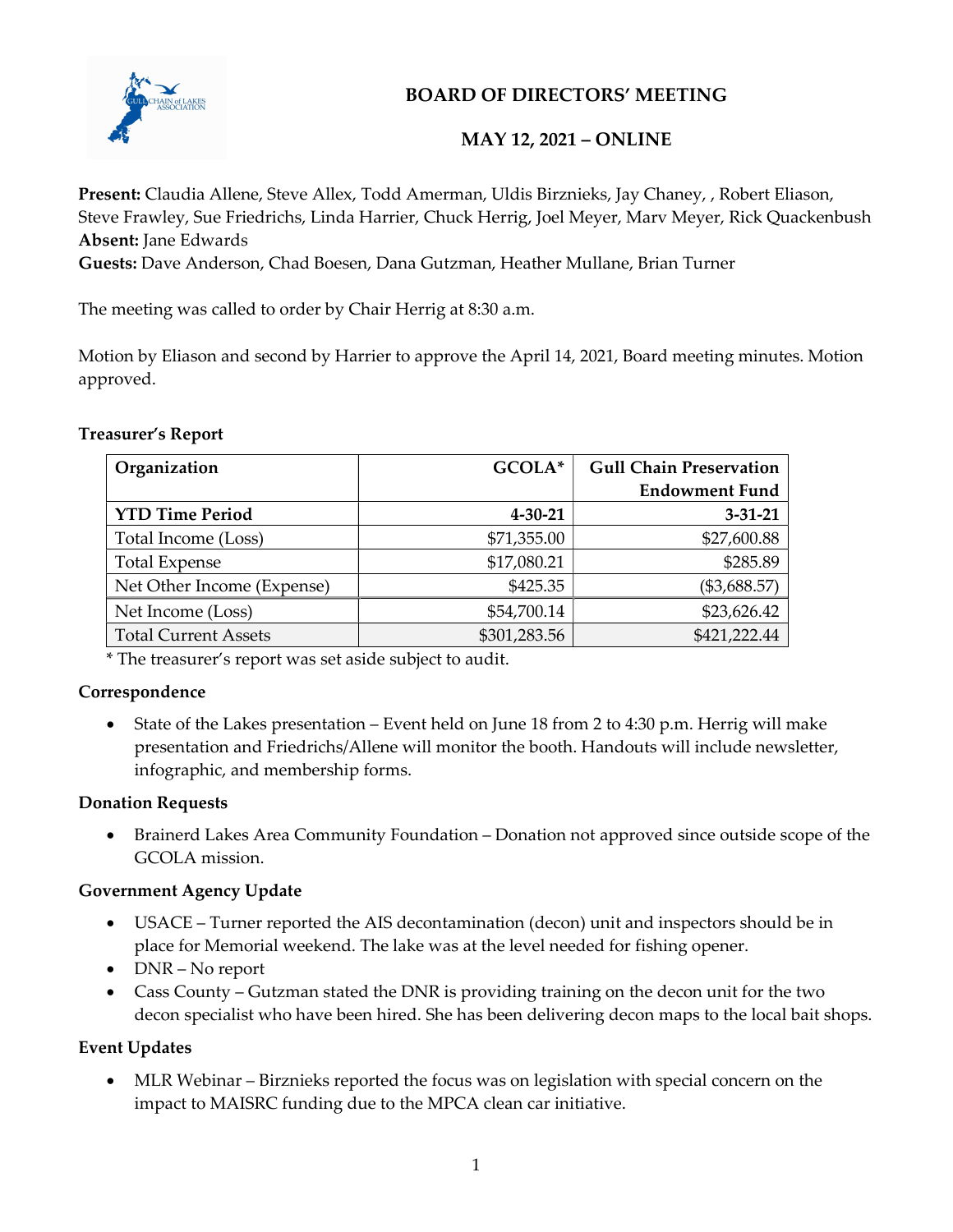

# BOARD OF DIRECTORS' MEETING

# MAY 12, 2021 – ONLINE

 AIS Roundtable – Birznieks attended and heard presentations from MAISRC on AIS impact on walleyes and the spiny water flea issue.

## Bass Lake Development

- Anderson requested help in alerting homeowners on potential developments in their area. A newsletter article will be created with the following people researching the government notification process. Send information to Friedrichs who will share with the Communications Committee.
	- o Brainerd Need volunteer
	- o Crow Wing County Need volunteer
	- o East Gull Lake Birznieks
	- o Fairview County Friedrichs
	- o Lake Shore Anderson
	- o Nisswa Anderson

## Annual Meeting

 Herrig said the meeting will have the same agenda as 2020 and requested Committee members contact him if they are not available to provide an update at the meeting. M. Meyer will provide the financial summary since Birznieks will be out of town.

## Nominations

 Frawley announced that Allex and Herrig will not be renewing their board positions for an additional term. M. Meyer notified the Board that he is resigning his Board position effective with the annual meeting. Contact Frawley if you have any suggestions for Board members. Herrig will be available in an advisory capacity to assist with the Chair transition.

## Advertising Editorial Review

 Herrig hosted a discussion about the Wake Responsibly ad which recommends boaters stay at least 200 feet away from the shoreline, docks, and other structures. Motion by Herrig and second by Chaney to not ask advertisers to modify the ad until after the SAFL Wake Study results are available. Motion approved with 'yes' votes by Allene, Allex, Amerman, Chaney, Eliason, Friedrichs, Harrier, Herrig, J. Meyer and Quackenbush and 'no' votes by Birznieks, Frawley and M. Meyer.

## Gala Committee

 Harrier asked Board members for the number of event tickets, raffle tickets and posters they would like mailed to them to sell for the Gala. Deadline to collect silent auction donations and sponsorships is June 20. Public relations activities include radio announcement, press release, newsletter article and selling tickets at Schaeffer's.

## Board Meeting

 Friedrichs planned with Grand View to start Board meetings in the Norway Board Room in the Norway Center beginning with our June meeting. Going forward the computer will be set up for people to join via Zoom if unable to attend in person.